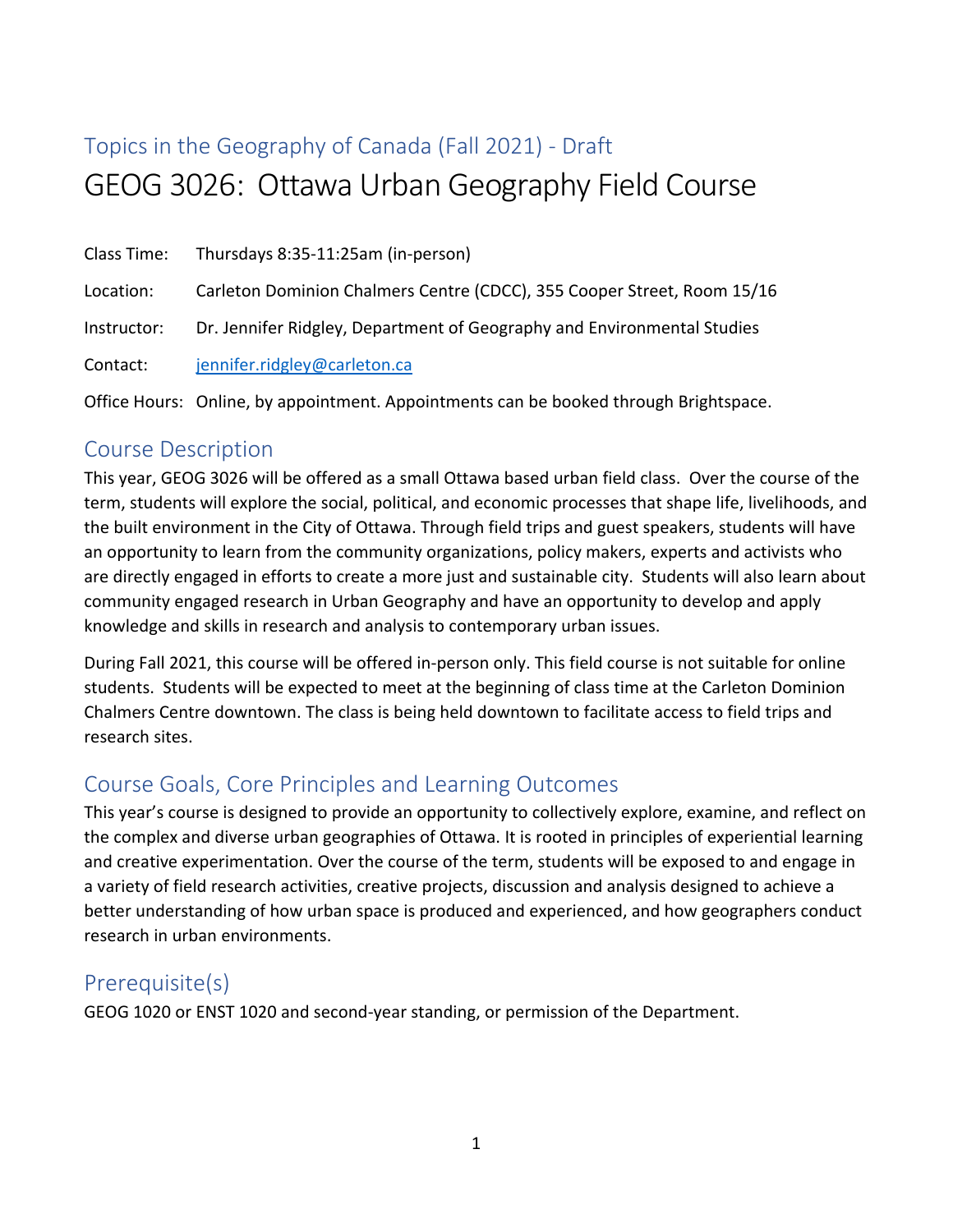# Format of the Course

GEOG 3026 is an in-person class based out of the Carleton Dominion Chalmers Centre (CDCC) in downtown Ottawa. Some weeks, we will be meeting in our classroom at the CDCC, but most weeks we will spend at least some of our class time out in the city, participating in walking tours, field exercises and site visits. Students will often be spending 2-3 hours outdoors moving around the city or sitting in public spaces. For this reason, it is important to dress comfortably and appropriately for the weather (geographers work rain or shine, in all temperatures!). Students with mobility or accessibility concerns should contact the instructor as soon as possible to discuss accommodations.

# Course Readings and Materials

There is no textbook for this course. All required readings and resources will be posted on Brightspace or *Ares*.

# Fall 2021 Pandemic Measures

All members of the Carleton community are required to follow COVID-19 prevention measures and all mandatory public health requirements (e.g. wearing a mask, physical distancing, hand hygiene, respiratory and cough etiquette) and mandatory self-screening (https://carleton.ca/covid19/screening/) prior to coming to campus daily.

If you feel ill or exhibit COVID-19 symptoms while on campus or in class, please leave campus immediately, self-isolate, and complete the mandatory symptom reporting tool (https://carleton.ca/covid19/covid-19-symptom-reporting/). For purposes of contact tracing, attendance will be recorded in all classes and labs. Participants can check in using posted QR codes through the cuScreen platform where provided. Students who do not have a smartphone will be required to complete a paper process as indicated on the COVID-19 website.

All members of the Carleton community are required to follow guidelines regarding safe movement and seating on campus (e.g. directional arrows, designated entrances and exits, designated seats that maintain physical distancing). In order to avoid congestion, allow all previous occupants to fully vacate a classroom before entering. No food or drinks are permitted in any classrooms or labs.

For the most recent information about Carleton's COVID-19 response and required measures, please see the University's COVID-19 webpage (https://carleton.ca/covid19/) and review the Frequently Asked Questions (FAQs) (https://carleton.ca/covid19/faq/). Should you have additional questions after reviewing, please contact covidinfo@carleton.ca.

Please note that failure to comply with University policies and mandatory public health requirements, and endangering the safety of others are considered misconduct under the Student Rights and Responsibilities Policy. Failure to comply with Carleton's COVID-19 procedures may lead to supplementary action involving Campus Safety and/or Student Affairs.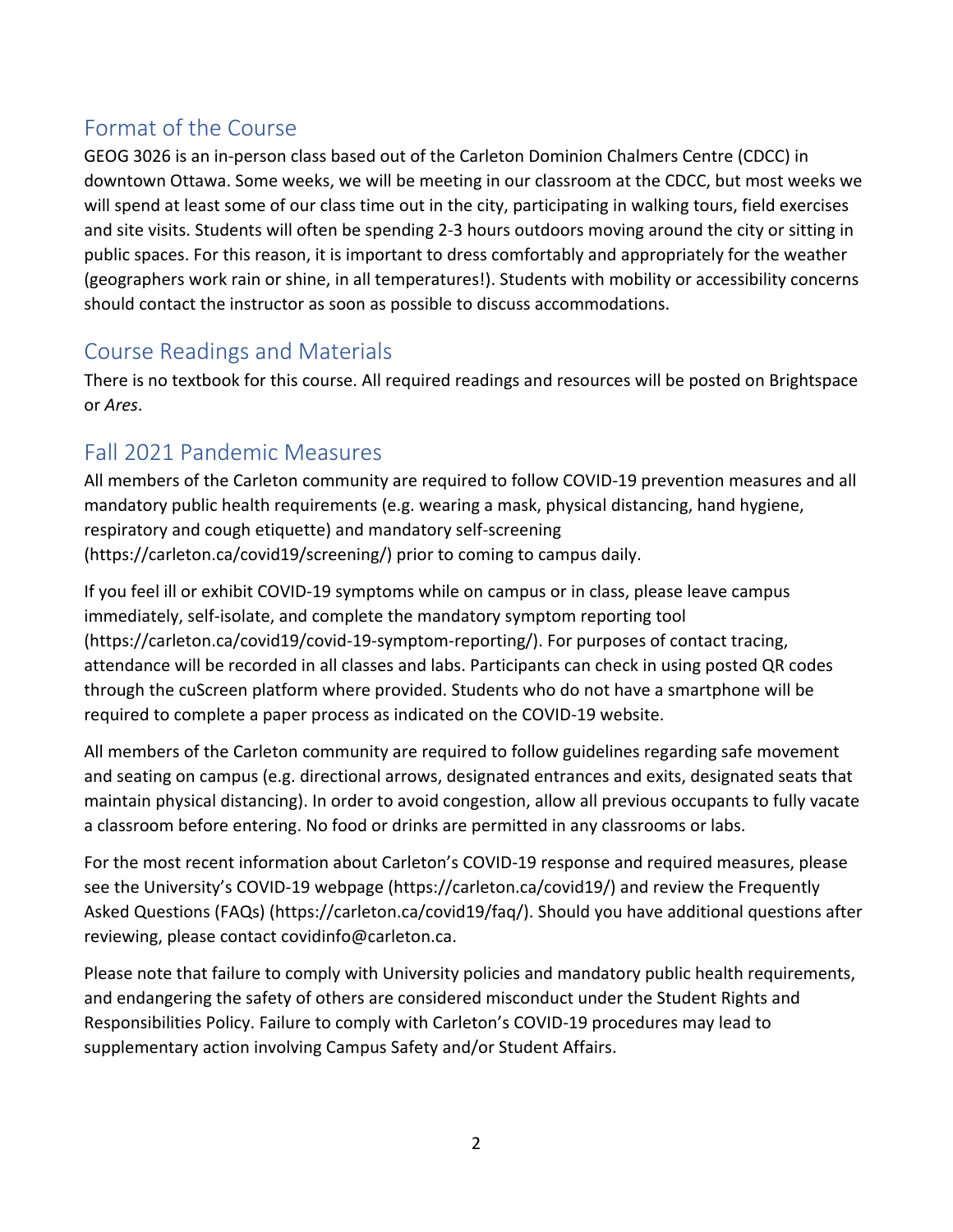# Course Schedule and Important Dates

| September 9  | <b>Introductions and Orientation</b>                                                                                                                                        |  |  |  |
|--------------|-----------------------------------------------------------------------------------------------------------------------------------------------------------------------------|--|--|--|
| September 16 | Observing the City<br><b>Observing the City Field Exercise</b>                                                                                                              |  |  |  |
| September 23 | Monuments, Memorial and National Narratives I<br>Walking Tour with Dr. Tonya Davidson: The Social Lives of Statues                                                          |  |  |  |
| September 30 | Monuments, Memorial and National Narratives II                                                                                                                              |  |  |  |
| October 7    | Centretown West Case Study I: Housing and Neighbourhood Change<br>Centretown West field visit with Somerset West Community Health Centre and<br><b>Carleton researchers</b> |  |  |  |
| October 14   | Centretown West Case Study II: Chinatown<br>Workshop and Tour in Ottawa's Chinatown with Don Kwan                                                                           |  |  |  |
| October 21   | Centretown West Case Study III                                                                                                                                              |  |  |  |
| October 28   | Fall Break - No Class                                                                                                                                                       |  |  |  |
| November 4   | Architecture and the Built Environment I<br><b>Brutalism Walking Tour with Sarah Gelbard</b><br>Photo Essay Due: Friday, November 5 <sup>th</sup> at 4:30pm                 |  |  |  |
| November 11  | Architecture and the Built Environment II                                                                                                                                   |  |  |  |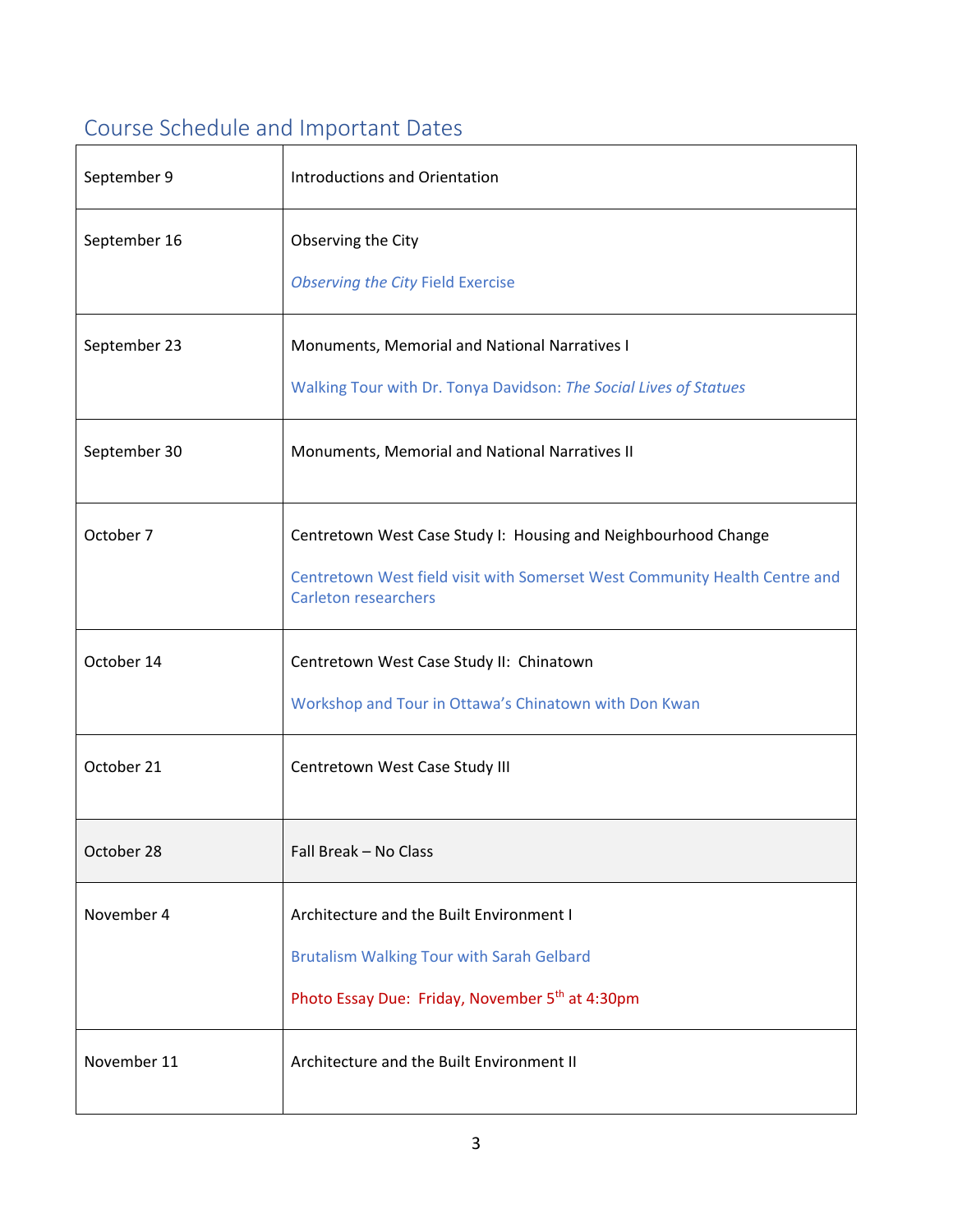| November 18 | Infrastructure and Mobilities<br>"Walk the Line": LRT site visit with Matthew Pearson                                                                                                                                                                                                     |
|-------------|-------------------------------------------------------------------------------------------------------------------------------------------------------------------------------------------------------------------------------------------------------------------------------------------|
| November 25 | Research Day                                                                                                                                                                                                                                                                              |
| December 2  | <b>Case Study Project Presentations</b>                                                                                                                                                                                                                                                   |
| December 9  | Reflecting on the City: Course Conclusion<br><b>Case Study Project Presentations</b><br>Urban Geography Case Study Due: Friday, December 10 <sup>th</sup> at 4:30pm<br>Note that Friday, December 10 <sup>th</sup> at 4:30 is also the deadline to submit final field<br>journal entries. |

## Assessment:

| Participation              | 20%                    |
|----------------------------|------------------------|
| Field Journal              | 40%                    |
| Photo Essay                | 15%                    |
| Urban Geography Case Study | 25% (Oral and Written) |

#### Participation (20%)

Students are expected to come to each class prepared to fully participate in class discussion, complete field work exercises, engage with guest speakers and visitors, take part in walking tours, and reflect on assigned readings.

Participation grades will be assigned based on a combination of qualitative and quantitative factors, including:

- Attendance (a simple tally of the number of classes attended); and
- Participation (a qualitative assessment of your contribution to class: come prepared, on time, raise questions, actively engage in discussions, make meaningful contributions to group learning, complete all field work activities, support colleagues in their projects, engage with guest speakers, etc.)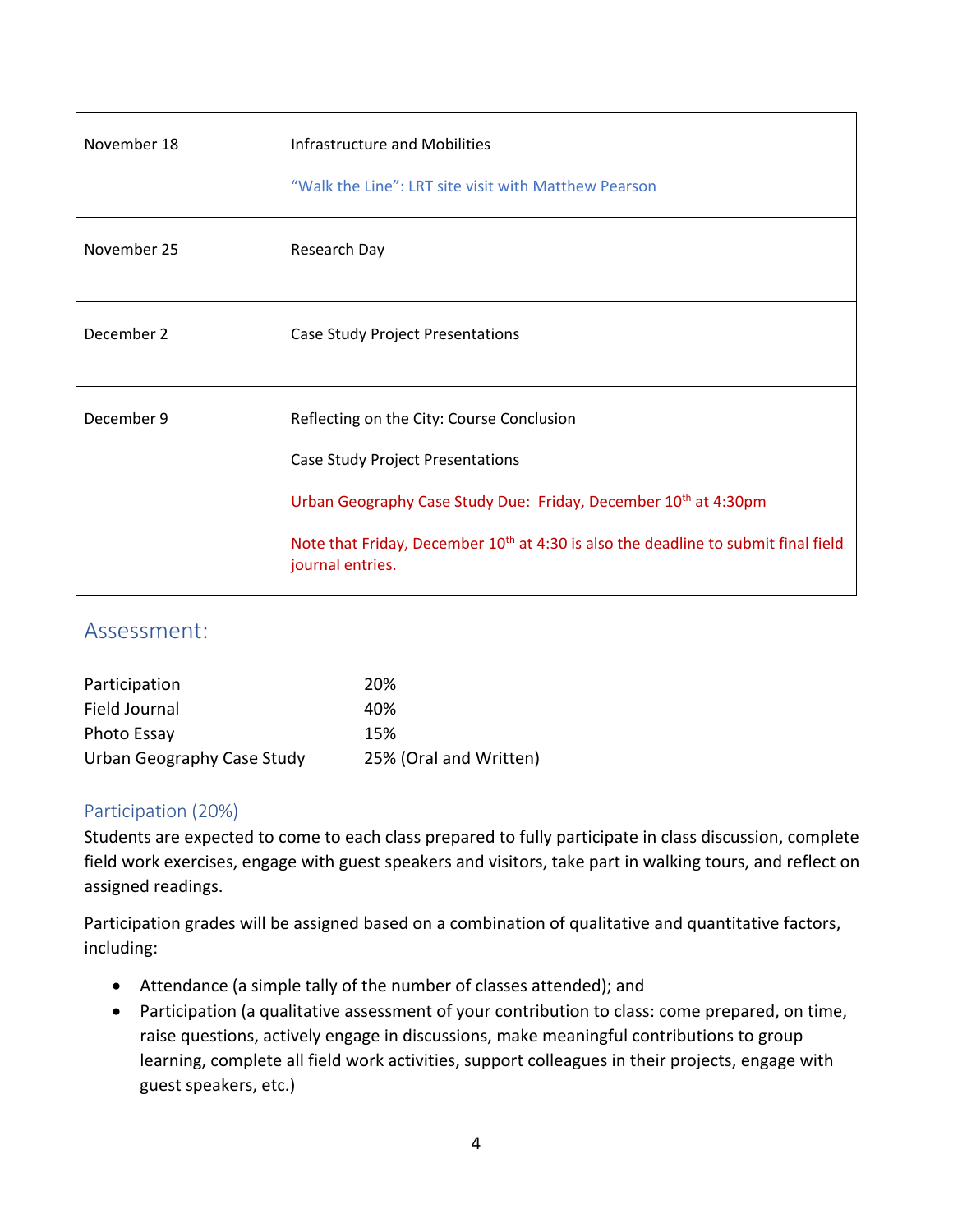### Field Journal (40%)

Periodically throughout the term, students will be completing field exercises and writing short reflections on course activities. Notes and reflections will be submitted as entries in an ongoing field journal, worth 40% of your total grade in the course. All journal entries will be submitted on Brightspace, and each entry will have a separate deadline. More details about the field journal component of the course will be provided in class, and on the Brightspace page as the term progresses. Note that no entries will be accepted after December 10<sup>th</sup> at 4:30pm.

## Photo Essay (15%) and Urban Geography Case Study (25%)

Details about these assignments will be provided in class and on the Brightspace page. See the course schedule above for important dates and deadlines.

## A Note on Submission of Work and Late Penalties

Written work, photo assignments, and field journal entries will all be submitted on Brightspace. Note that there are no late penalties in this class, but students will not receive feedback on work submitted after the due date for that activity. December  $10<sup>th</sup>$  is the last day to submit course work.

#### Grades

In accordance with the Carleton University Calendar, the letter grades assigned in this course will have the following percentage equivalents:

|  | $A+ = 90-100$ $B+ = 77-79$ $C+ = 67-69$ $D+ = 57-59$ |                                                              |
|--|------------------------------------------------------|--------------------------------------------------------------|
|  | $A = 85-89$ $B = 73-76$ $C = 63-66$ $D = 53-56$      |                                                              |
|  |                                                      | $A - 80-84$ B - = 70-72 C - = 60-62 D - = 50-52 F = Below 50 |

WDN = Withdrawn from the course

ABS = Student absent from final exam

DEF = Deferred (see below)

FND = (Failed, no Deferred) = Student could not pass the course even with 100% on final exam

Note that standing in a course is determined by the course instructor subject to the approval of the Faculty Dean. This means that grades submitted by the instructor may be subject to revision. No grades are final until they have been approved by the Dean.

## Notes on Communication

Students are expected to use their Carleton email addresses or the email function of Brightspace for all emails. It is important to include the course code (GEOG 3026) in the subject line of all emails to the Professor. The Professor will make every effort to respond to emails within 2-3 working days. Please note they will generally respond to emails between 8:30 and 4:30 on weekdays (not on weekends or holidays), and so emails received on Friday may not be responded to until the following Tuesday.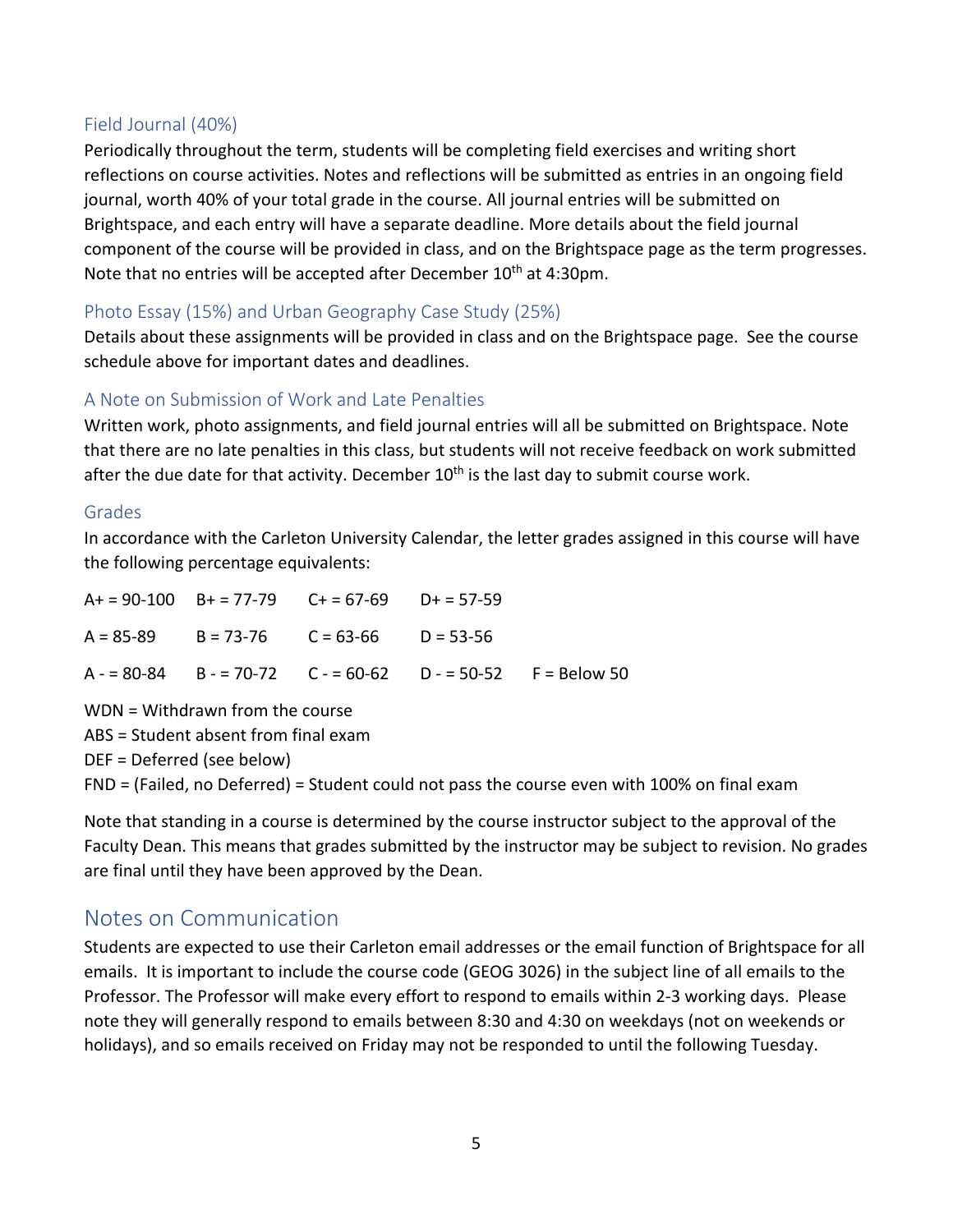# Academic Integrity

Students are responsible for reading and familiarizing themselves with Carleton's Academic Integrity Policy. This policy is available here: [https://carleton.ca/secretariat/wp-content/uploads/Academic-](https://carleton.ca/secretariat/wp-content/uploads/Academic-Integrity-Policy-2021.pdf)[Integrity-Policy-2021.pdf](https://carleton.ca/secretariat/wp-content/uploads/Academic-Integrity-Policy-2021.pdf)

## Academic Accommodations

Carleton University is committed to providing access to the educational experience in order to promote academic accessibility for all individuals.

Academic accommodation refers to educational practices, systems and support mechanisms designed to accommodate diversity and difference. The purpose of accommodation is to enable students to perform the essential requirements of their academic programs. At no time does academic accommodation undermine or compromise the learning objectives that are established by the academic authorities of the University.

## Addressing Human Rights Concerns

The University and all members of the University community share responsibility for ensuring that the University's educational, work and living environments are free from discrimination and harassment. Should you have concerns about harassment or discrimination relating to your age, ancestry, citizenship, colour, creed (religion), disability, ethnic origin, family status, gender expression, gender identity, marital status, place of origin, race, sex (including pregnancy), or sexual orientation, please contact the Department of Equity and Inclusive Communities at equity@carleton.ca.

#### Requests for Academic Accommodations

You may need special arrangements to meet your academic obligations during the term. For an accommodation request the processes are as follows:

#### Covid-19

Students are encouraged to connect directly with the Instructor to discuss required accommodations arising from the COVID-19 situation. Equity and Inclusive Communities and Academic Advisors can also be reached if students are unable to reach out to the Instructor directly.

Carleton University has suspended the need for a doctor's note or medical certificate until further notice when requesting academic accommodation related to COVID-19. Students should complete the self-declaration form available on the Registrar's Office website to request academic accommodation for missed course work including exams and assignments. Here is the link to the form: https://carleton.ca/registrar/wp-content/uploads/self-declaration.pdf.

For more information about deferrals for final exams/take-home exams please see these websites: https://carleton.ca/registrar/deferral/ and https://stuapps.carleton.ca/sarms/registrar/deferral. Please note that students may also submit a COVID-19 self-declaration form instead of a medical note for these deferrals.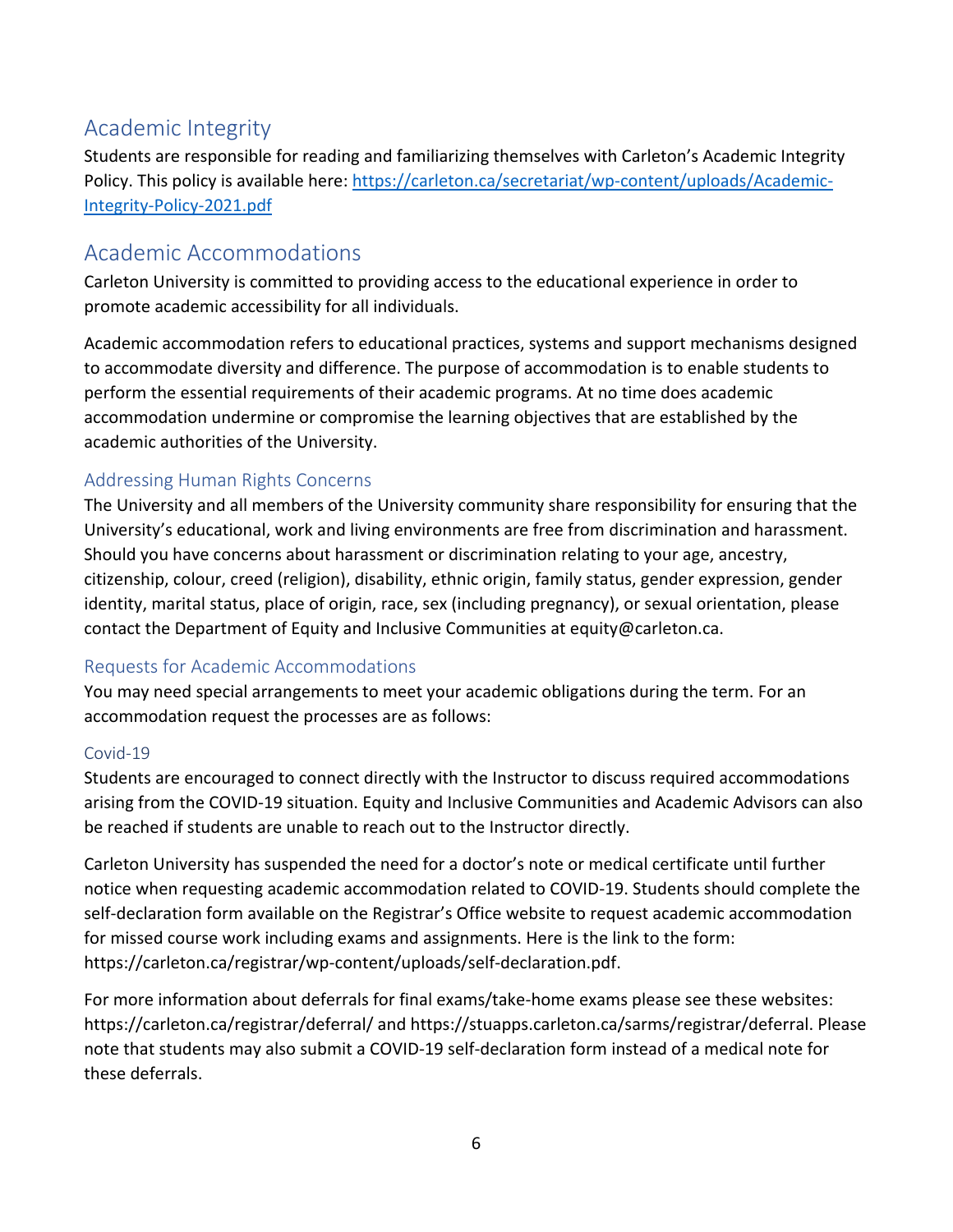Note that the Senate has approved the optional conversion of one 0.5 credit passing grade to Satisfactory (SAT) for the Winter 2021 term. SAT/UNS grades are not used in the calculation of CGPA, which means that changes in academic performance due to the current disruption will not affect students' permanent records. More information can be found at: https://carleton.ca/academicadvising/faqs-about-sat-uns/.

#### Pregnancy obligation

Please contact the Instructor with any requests for academic accommodation during the first two weeks of class, or as soon as possible after the need for accommodation is known to exist. For more details, visit the Equity and Inclusive Communities website: https://carleton.ca/equity/wpcontent/uploads/Student-Guide-to-Academic-Accommodation.pdf

#### Religious obligation

Please contact your instructor with any requests for academic accommodation during the first two weeks of class, or as soon as possible after the need for accommodation is known to exist. For more details, visit the Equity and Inclusive Communities website:

https://carleton.ca/equity/wp-content/uploads/Student-Guide-to-Academic-Accommodation.pdf

#### Academic accommodations for students with disabilities

If you have a disability requiring academic accommodations in this course, please contact the Paul Menton Centre for Students with Disabilities (PMC) at 613-520-6608 or pmc@carleton.ca for a formal evaluation or contact your PMC coordinator to send your instructor your Letter of Accommodation at the beginning of the term. You must also contact the PMC no later than two weeks before the first inclass scheduled test or exam requiring accommodation (if applicable). After requesting accommodation from PMC, meet with your Instructor as soon as possible to ensure accommodation arrangements are made.

#### Survivors of sexual violence

As a community, Carleton University is committed to maintaining a positive learning, working and living environment where sexual violence will not be tolerated, and is survivors are supported through academic accommodations as per Carleton's Sexual Violence Policy. For more information about the services available at the university and to obtain information about sexual violence and/or support, visit: https://carleton.ca/sexual-violence-support-services

#### Accommodation for student activities

Carleton University recognizes the substantial benefits, both to the individual student and for the university, that result from a student participating in activities beyond the classroom experience. Reasonable accommodation must be provided to students who compete or perform at the national or international level. Please contact your instructor with any requests for academic accommodation during the first two weeks of class, or as soon as possible after the need for accommodation is known to exist.<https://carleton.ca/senate/wp-content/uploads/Accommodation-for-Student-Activities-1.pdf>